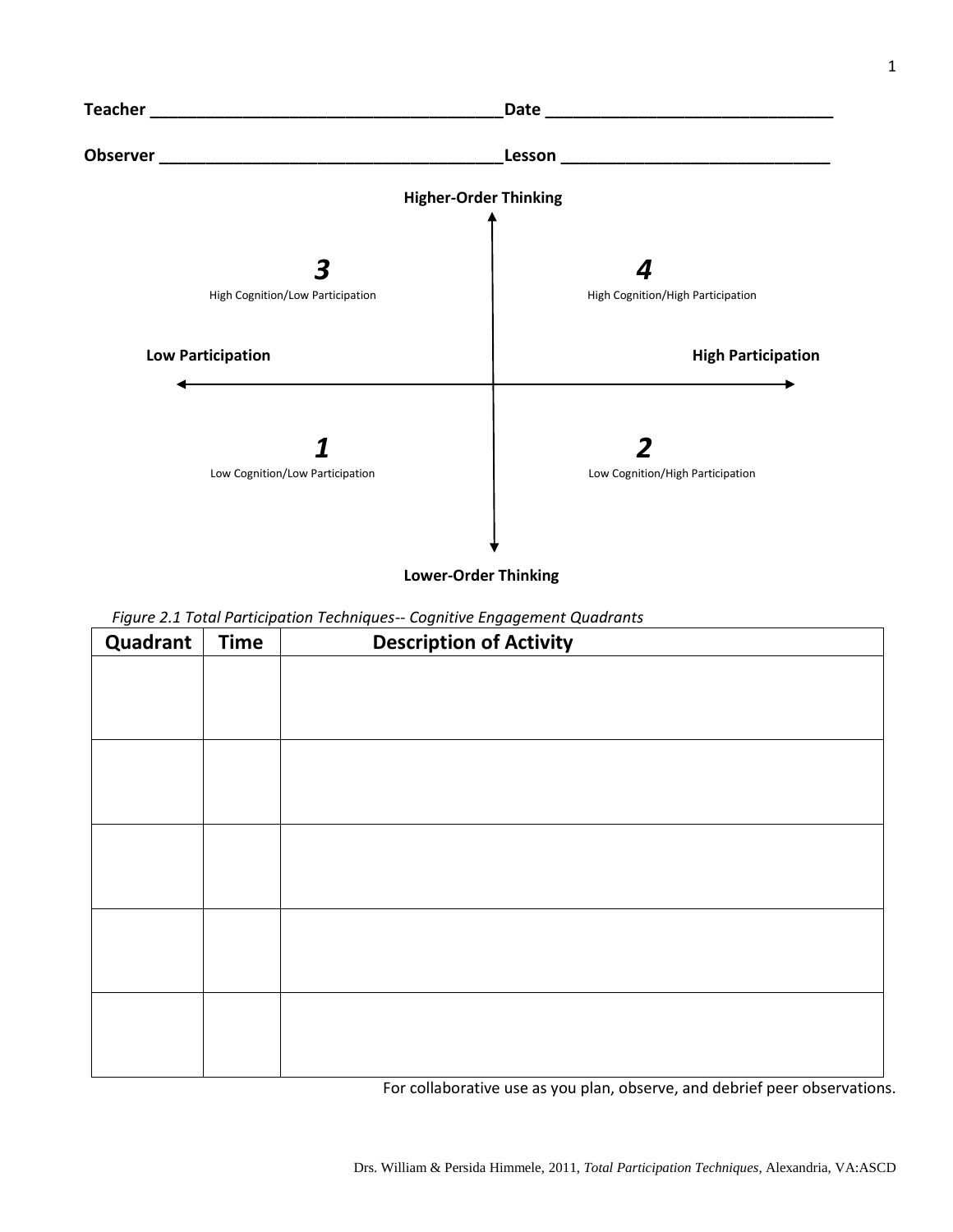| <b>Appointments</b> |                               |  |  |  |  |
|---------------------|-------------------------------|--|--|--|--|
| Time:               | You have an appointment with: |  |  |  |  |
| $8:00$ am           |                               |  |  |  |  |
| $9:00$ am           |                               |  |  |  |  |
| 10:00 am            |                               |  |  |  |  |
| $11:00$ am          |                               |  |  |  |  |
| 12:00 pm            |                               |  |  |  |  |
| 1:00 pm             |                               |  |  |  |  |
| 2:00 pm             |                               |  |  |  |  |
| 3:00 pm             |                               |  |  |  |  |
| 4:00 pm             |                               |  |  |  |  |
| 5:00 pm             |                               |  |  |  |  |
| 6:00 pm             |                               |  |  |  |  |
| 7:00 pm             |                               |  |  |  |  |
| 8:00 pm             |                               |  |  |  |  |

| <b>Appointments</b> |                               |  |  |  |  |
|---------------------|-------------------------------|--|--|--|--|
| Time:               | You have an appointment with: |  |  |  |  |
| 8:00 am             |                               |  |  |  |  |
| $9:00$ am           |                               |  |  |  |  |
| 10:00 am            |                               |  |  |  |  |
| $11:00$ am          |                               |  |  |  |  |
| 12:00 pm            |                               |  |  |  |  |
| 1:00 pm             |                               |  |  |  |  |
| 2:00 pm             |                               |  |  |  |  |
| 3:00 pm             |                               |  |  |  |  |
| 4:00 pm             |                               |  |  |  |  |
| 5:00 pm             |                               |  |  |  |  |
| 6:00 pm             |                               |  |  |  |  |
| 7:00 pm             |                               |  |  |  |  |
| 8:00 pm             |                               |  |  |  |  |

Appointment Agenda

Himmele, P. & Himmele, W. (2011). *Total Participation Techniques: Making Every Student and active learner*. Alexandria, VA: ASCD

Appointment Agenda

Himmele, P. & Himmele, W. (2011). *Total Participation Techniques: Making Every Student and active learner*. Alexandria, VA: ASCD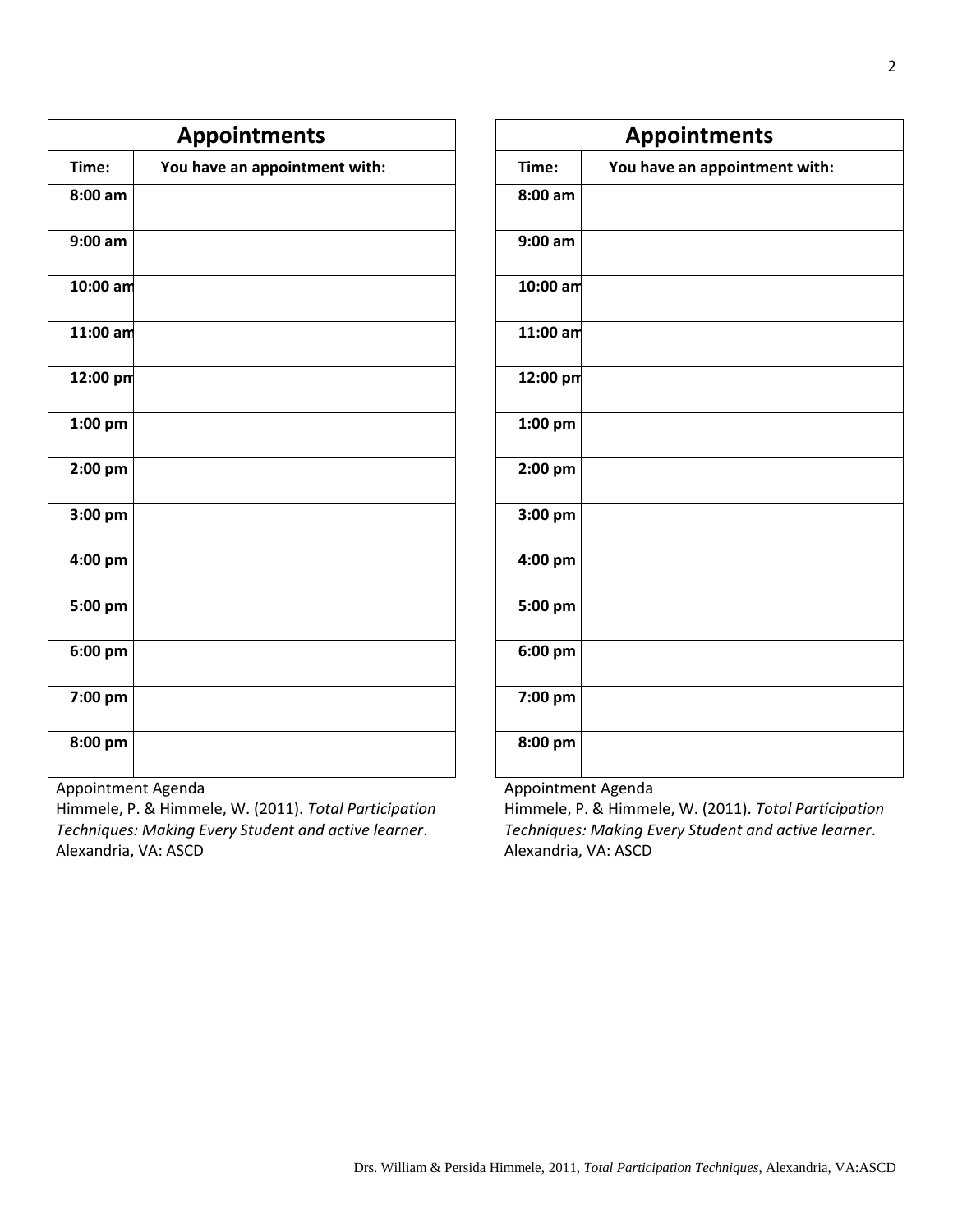## *Bounce Card*

#### *Bounce:*

Take what your classmate(s) said and bounce an idea off of it. For example, you can start your sentences with:

**"That reminds me of…" "I agree, because…" "True, another example is when…" "That's a great point…"**

## *Sum it up:*

Rephrase what was just said in a shorter version. For example, you can start your sentences with:

**"I hear you saying that…" "So, if I understand you correctly…" "I like how you said…"**

## *Inquire:*

Understand what your classmates mean by asking questions. For example, you can start your questions with:

**"Can you tell me more about that?" "I see your point, but what about…?" "Have you thought about…?"**

> Himmele, P. & Himmele, W. (2011) *Total Participation Techniques: Making every student an active learner.*  Alexandria, VA: ASCD

## *Bounce Card*

#### *Bounce:*

Take what your classmate(s) said and bounce an idea off of it. For example, you can start your sentences with:

**"That reminds me of…" "I agree, because…" "True, another example is when…" "That's a great point…"**

## *Sum it up:*

Rephrase what was just said in a shorter version. For example, you can start your sentences with:

**"I hear you saying that…" "So, if I understand you correctly…" "I like how you said…"**

# *Inquire:*

Understand what your classmates mean by asking questions. For example, you can start your questions with:

**"Can you tell me more about that?" "I see your point, but what about…?" "Have you thought about…?"**

> Himmele, P. & Himmele, W. (2011) *Total Participation Techniques: Making every student an active learner.*  Alexandria, VA: ASCD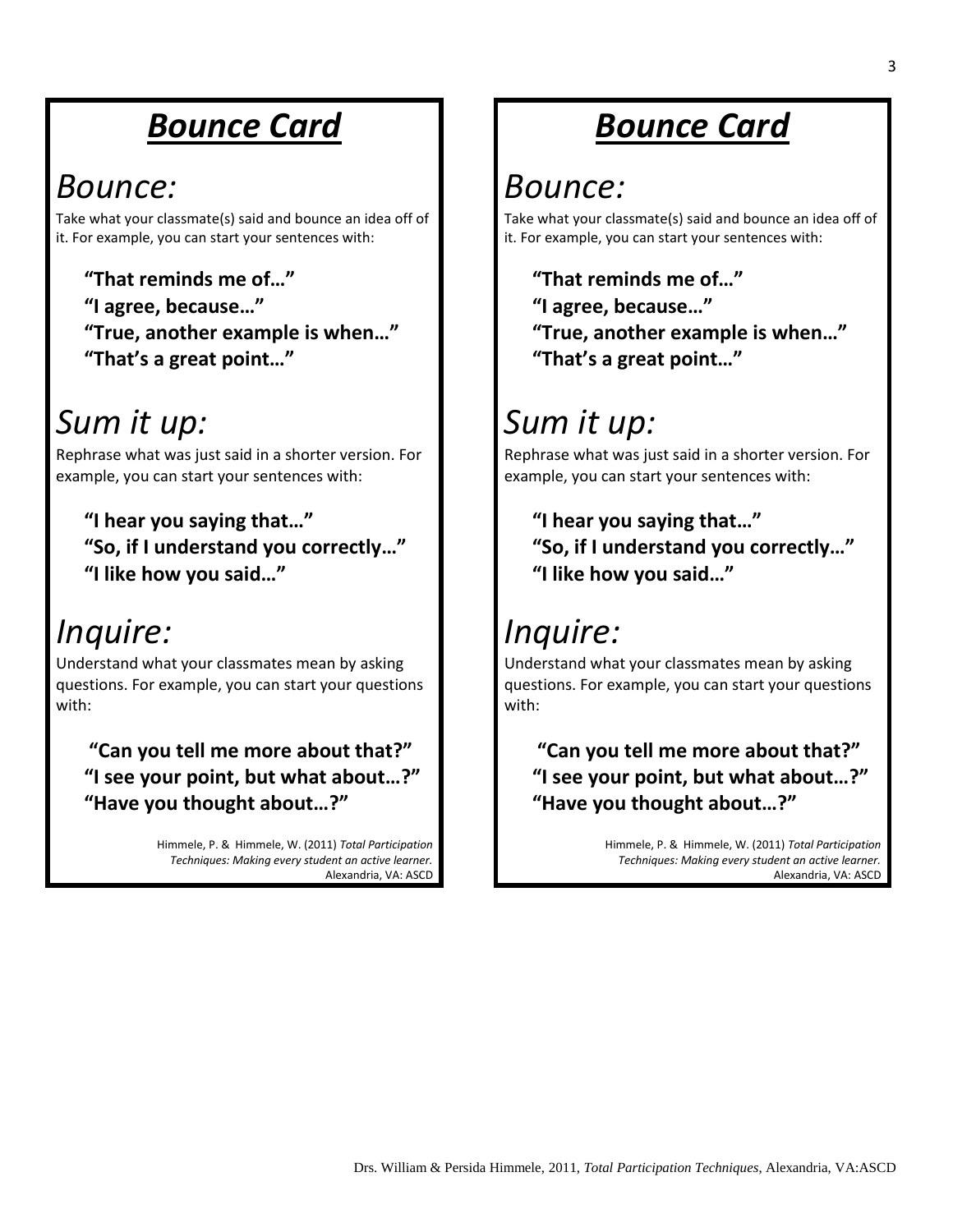

4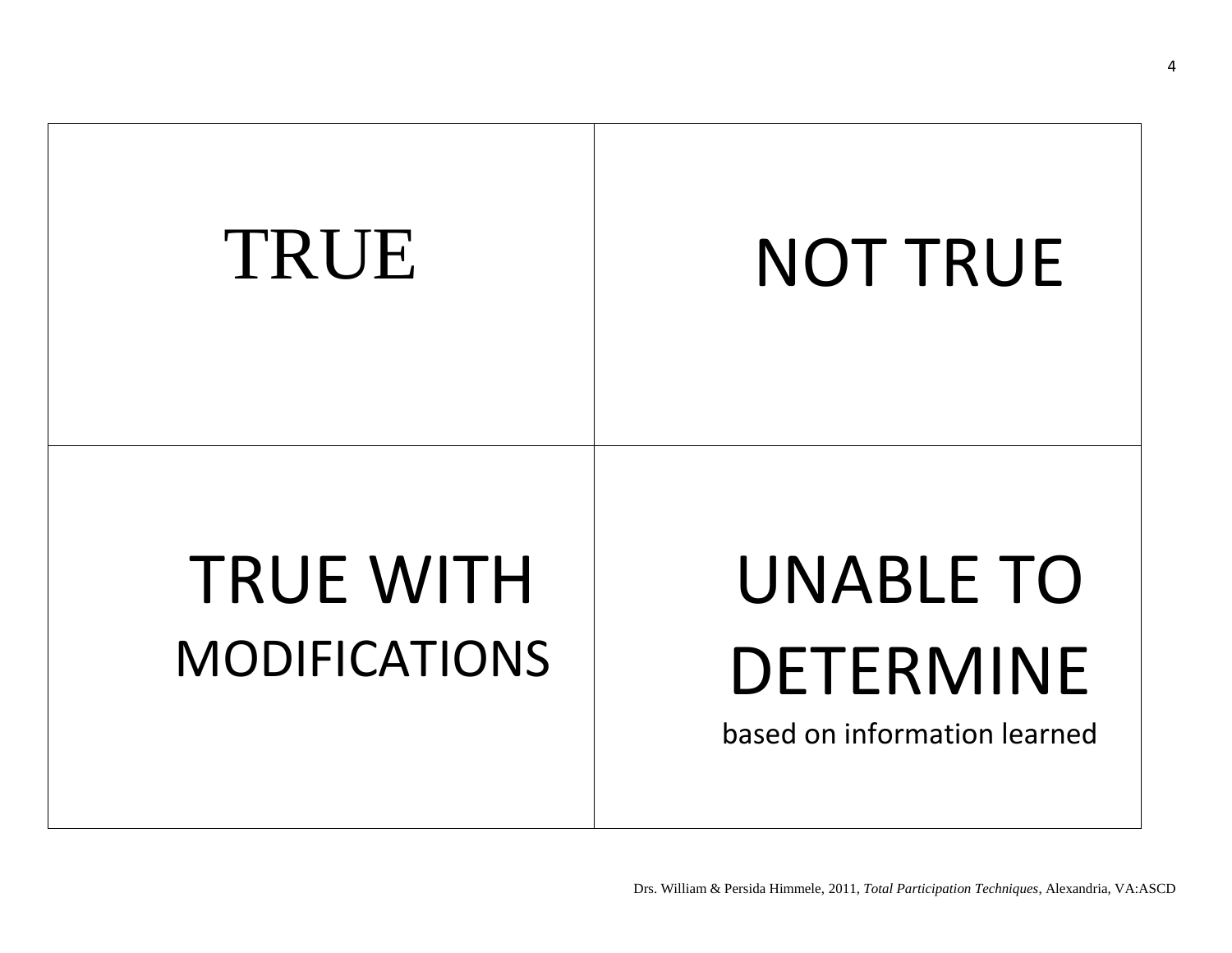### Three 3's In A Row

Find someone who can explain what's asked for in the box (find one person per box). Ask them to initial your box and tell you the answer. Then you should write the answer in your box. Note: You are the only person who should be writing answers in your boxes.

| Can tell what the most useful TPT has been so far, | Can talk about the most important concepts (not       | Can talk about next steps in terms of supporting    |
|----------------------------------------------------|-------------------------------------------------------|-----------------------------------------------------|
| and explain why                                    | techniques) presented yesterday.                      | teachers in their uses of TPTs.                     |
| Initials                                           | Initials $\frac{\ }{\ }$                              | Initials ______                                     |
|                                                    |                                                       |                                                     |
|                                                    |                                                       |                                                     |
|                                                    |                                                       |                                                     |
|                                                    |                                                       |                                                     |
|                                                    |                                                       |                                                     |
|                                                    |                                                       |                                                     |
|                                                    |                                                       |                                                     |
| Can tell about two things you plan to implement    | Of all that was discussed today, what one thing has   | Can describe two students who would benefit from    |
| soon, and tell how they will be implemented        | the biggest potential for affecting student learning? | the use of TPTs, and explain why they would benefit |
| Initials_                                          | Tell Why.                                             |                                                     |
|                                                    |                                                       |                                                     |
|                                                    |                                                       |                                                     |
|                                                    |                                                       |                                                     |
|                                                    |                                                       |                                                     |
|                                                    |                                                       |                                                     |
|                                                    |                                                       |                                                     |
|                                                    |                                                       |                                                     |
|                                                    |                                                       |                                                     |
| Can discuss what one challenge will be regarding   | Can discuss what it will take in taking TPTs          | Can explain why "Ripple Questioning" is helpful for |
| the implementation of TPTs                         | schoolwide.                                           | students                                            |
| Initials                                           | Initials                                              | Initials                                            |
|                                                    |                                                       |                                                     |
|                                                    |                                                       |                                                     |
|                                                    |                                                       |                                                     |
|                                                    |                                                       |                                                     |
|                                                    |                                                       |                                                     |
|                                                    |                                                       |                                                     |
|                                                    |                                                       |                                                     |
|                                                    |                                                       |                                                     |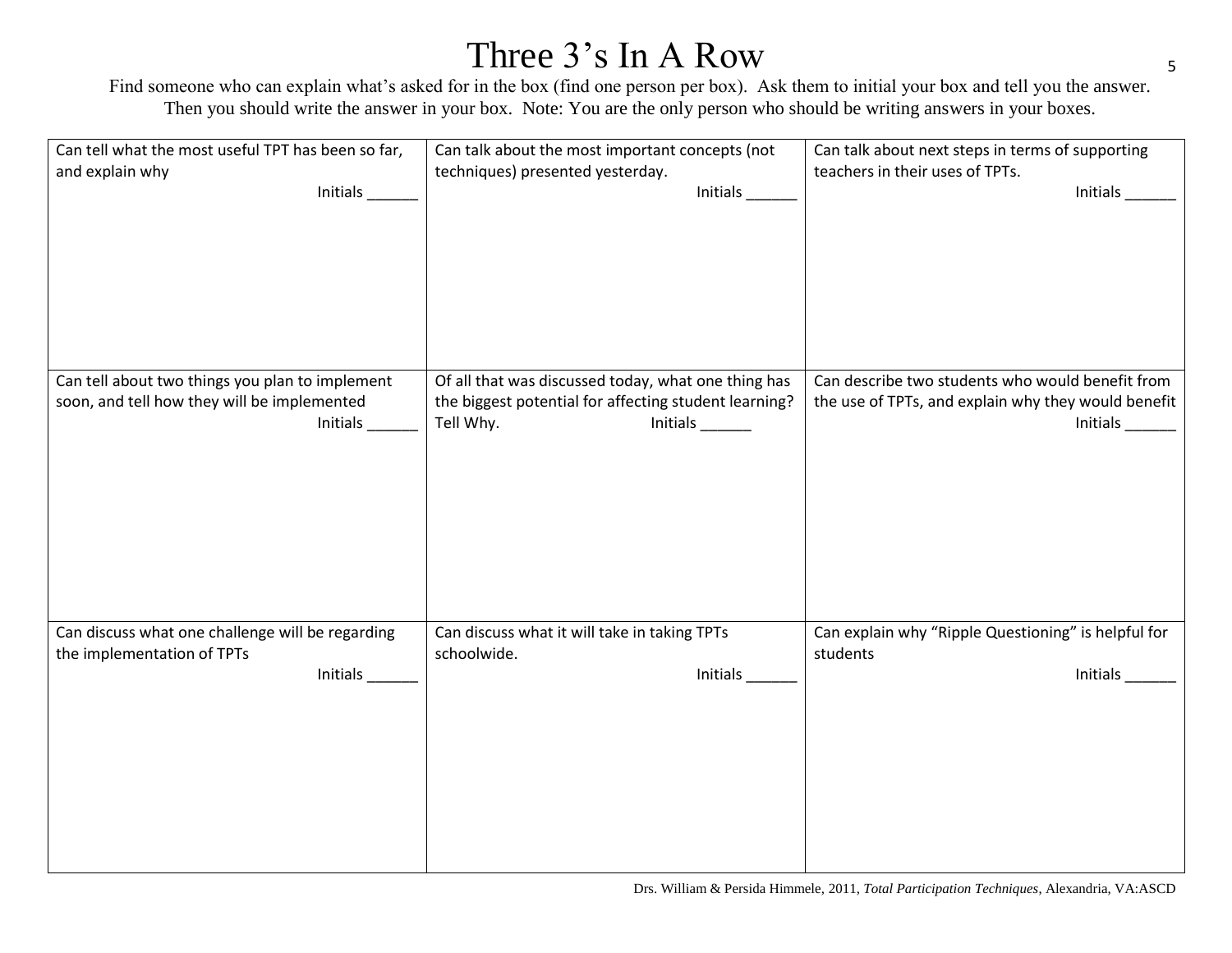#### **The Debate Team Carousel**

| 1. Give your opinion and explain your rationale.<br>Record your opinion and explain your reason for it.                                                | 2. Add a supporting argument.<br>Read your classmate's response. In this box, add another reason<br>that would support your classmate's response. | $6\overline{6}$ |
|--------------------------------------------------------------------------------------------------------------------------------------------------------|---------------------------------------------------------------------------------------------------------------------------------------------------|-----------------|
| 3. Add an opposing argument.<br>In this box, record a reason that might be used as an <i>opposing</i> argument to<br>what is written in boxes #1 & #2. | 4. Add your "two cents."<br>Read what is written in the three boxes. Add your opinion and your reason for<br>it in this box.                      |                 |

#### *Figure 5.X- The Debate Team Carousel*

Please cite when using: Himmele & Himmele, 2011, *Total Participation Techniques*, Alexandria, VA: ASCD.